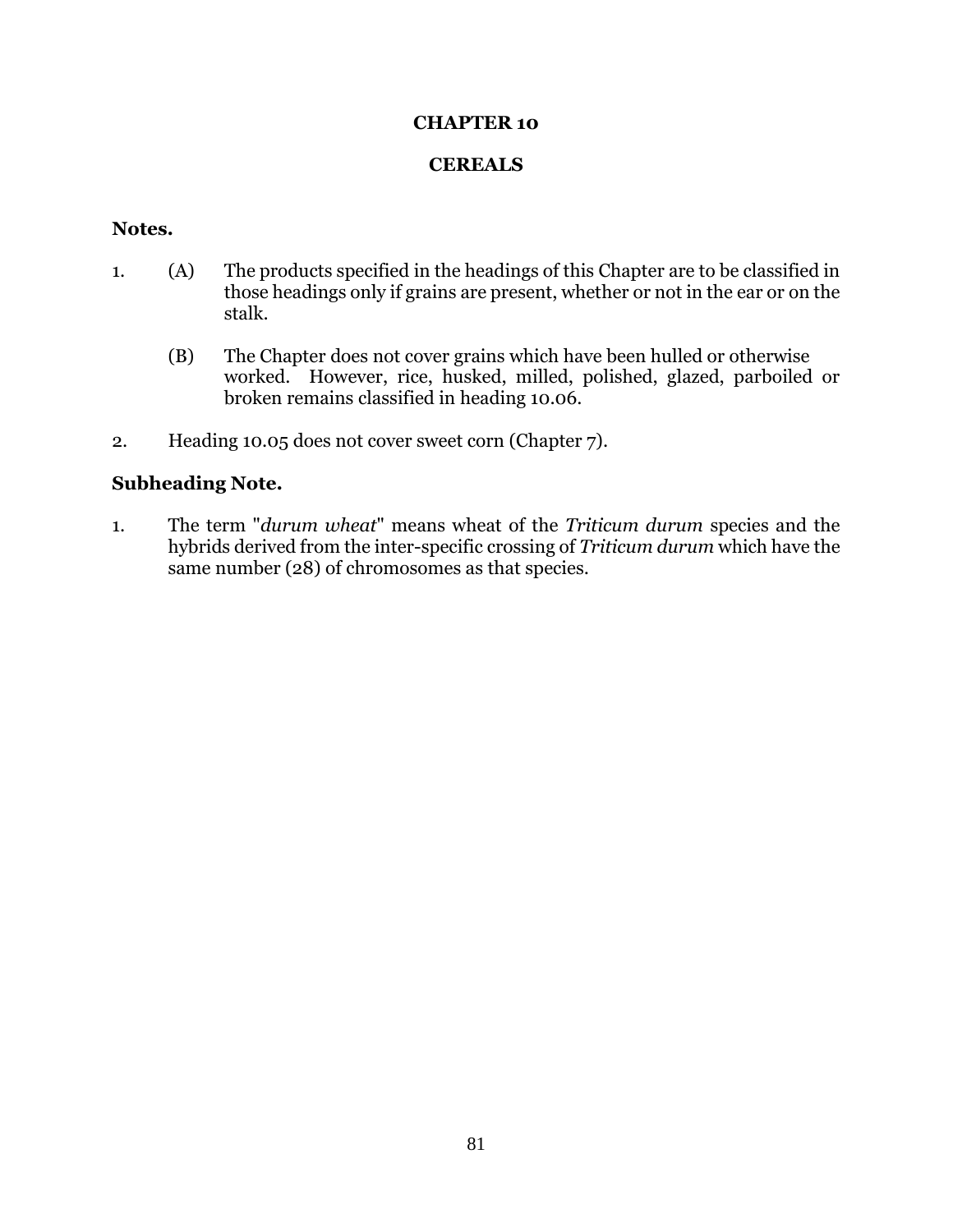| <b>HS</b> | <b>CET</b>     | PR <sub>1</sub> | <b>DESCRIPTION OF GOODS</b>                                     | <b>DUTY</b><br><b>RATE</b> | <b>UNIT</b>     |
|-----------|----------------|-----------------|-----------------------------------------------------------------|----------------------------|-----------------|
| 10.01     |                |                 | Wheat and meslin.                                               |                            |                 |
| 1001.10   |                |                 | - Durum wheat:                                                  |                            |                 |
| 1001.11   | 00             |                 | - - Seed                                                        | Free                       | kg              |
| 1001.19   | 00             |                 | - - Other                                                       | Free                       | kg              |
| 1001.90   |                |                 | - Other:                                                        |                            |                 |
| 1001.91   | 0 <sup>0</sup> |                 | - - Seed                                                        | Free                       | kg              |
| 1001.99   | 00             |                 | - - Other                                                       | Free                       | kg              |
| 10.02     |                |                 | Rye.                                                            |                            |                 |
| 1002.10   | 00             |                 | - Seed                                                          | Free                       | kg              |
| 1002.90   | 00             |                 | - Other                                                         | Free                       | kg              |
| 10.03     |                |                 | <b>Barley.</b>                                                  |                            |                 |
| 1003.10   | 00             |                 | - Seed                                                          | Free                       | kg              |
| 1003.90   | 00             |                 | - Other                                                         | Free                       | kg              |
| 10.04     |                |                 | Oats.                                                           |                            |                 |
| 1004.10   | $00\,$         |                 | - Seed                                                          | Free                       | kg              |
| 1004.90   | 00             |                 | - Other                                                         | Free                       | kg              |
| 10.05     |                |                 | Maize (corn).                                                   |                            |                 |
| 1005.10   | 00             |                 | - Seed                                                          | Free                       | kg              |
| 1005.90   | $00\,$         |                 | - Other                                                         | Free                       | kg              |
| 10.06     |                |                 | Rice.                                                           |                            |                 |
| 1006.10   | $00\,$         |                 | - Rice in the husk (paddy or rough):                            |                            |                 |
| 1006.10   | 10             |                 | --- For sowing                                                  | Free                       | kg              |
| 1006.10   | 90             |                 | $--$ Other                                                      | 25%                        | kg              |
| 1006.20   | 00             |                 | - Husked (brown) rice:                                          |                            |                 |
| 1006.20   | 20             |                 | --- Brown rice, not parboiled                                   | 25%                        | kg              |
| 1006.20   | 30             |                 | --- Parboiled brown rice, in packages for<br>retail sale        | 25%                        | kg              |
| 1006.20   | 40             |                 | --- Other parboiled brown rice                                  | 25%                        | kg              |
| 1006.30   | 00             |                 | - Semi-milled or wholly milled rice, whether                    |                            |                 |
|           |                |                 | or not polished or glazed:                                      |                            |                 |
| 1006.30   | 10             |                 | - - - Semi-milled white rice:                                   |                            |                 |
| 1006.30   | 11             |                 | ---- In packages for retail sale                                | 25%                        | kg <sub>2</sub> |
| 1006.30   | 12             |                 | ---- In packages of not more than 10 kg,<br>not for retail sale | 25%                        | kg              |
| 1006.30   | 19             |                 | $--- Other$                                                     | 25%                        | kg              |
| 1006.30   | 20             |                 | - - - Semi-milled parboiled rice:, in packages                  | 25%                        | kg              |
|           |                |                 | of not more than 10 kg                                          |                            |                 |
| 1006.30   | 30             |                 | --- Other semi-milled parboiled rice                            | 25%                        | kg              |
| 1006.30   | 40             |                 | - - - Wholly milled white rice:                                 |                            |                 |
| 1006.30   | 41             |                 | ---- In packages for retail sale                                | 25%                        | kg              |
| 1006.30   | 42             |                 | ---- In packages of not more than 10 kg,                        | 25%                        | kg              |
|           |                |                 | not for retail sale                                             |                            |                 |
| 1006.30   | 49             |                 | ---- Other wholly milled white rice                             | 25%                        | kg              |